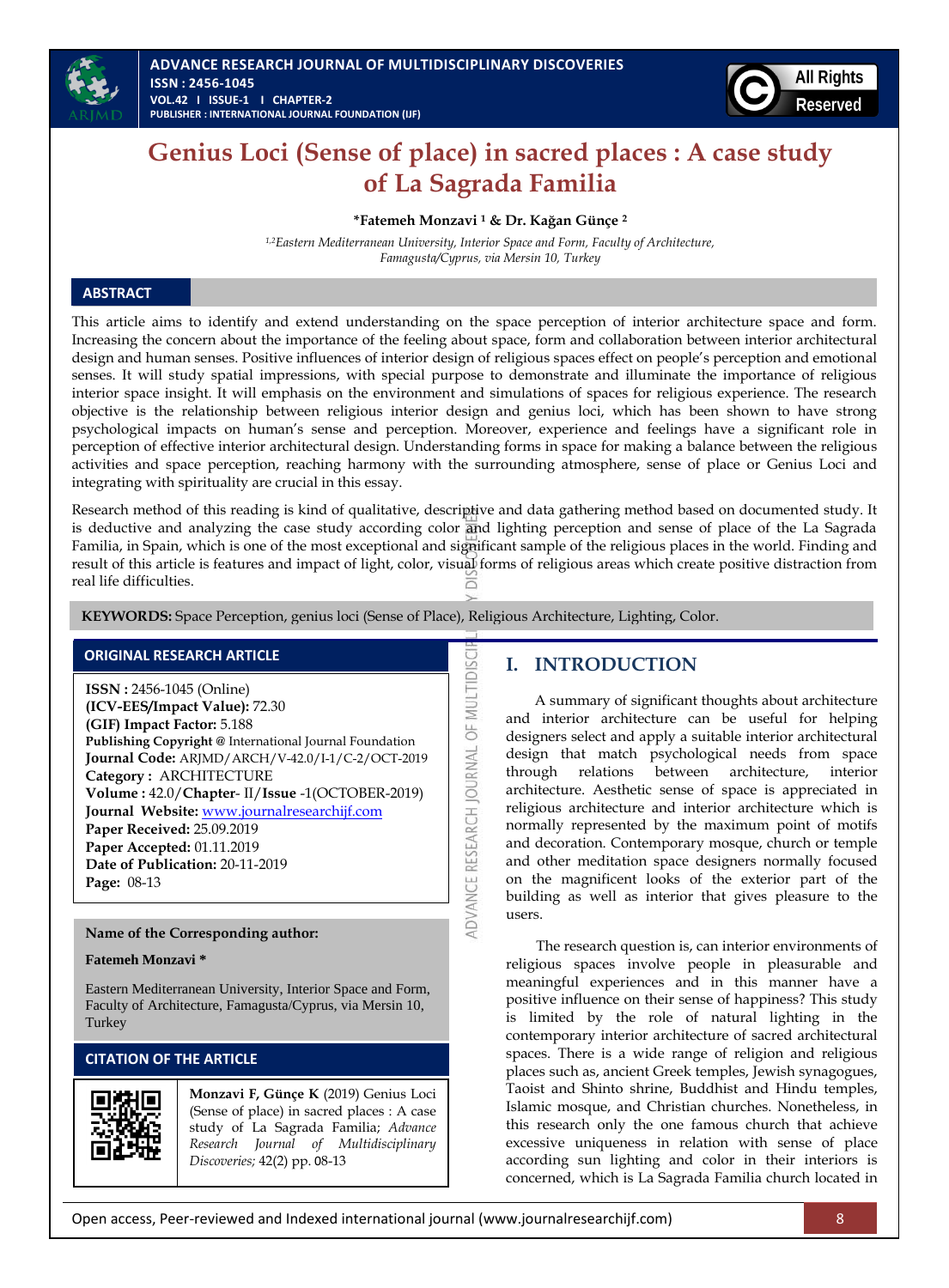Barcelona, Spain. So, Study of sacred spaces of all beliefs and all places is not possible within the limited time frame. Î

The research problem is Lack of detailed studies on qualities of religious interior space, identity of form, aesthetic sense like color, lighting and space perception that have potential to stimulate human senses and affect humans in a healing manner.

### **II. METHODOLOGY**

The methodology of this article include data collection and analysis. This study has qualitative research method; Following a brief historical over-view of religious interiors, it will continue in terms of sense of space analysis and relevant contemporary case study according color and lighting and effects of that on human sense and perception. The case study is La Sagrada Familia church, which is selected according some factors such as having adequate characteristic of effective religious space through the best samples in the world.

### **III. LITERATURE REVIEW**

Architecture and interior architecture is not about only a building and it is look of that but how it is experienced, as sense of place is crucial. Observer experiences can be dissimilar by architectural design style, plus, multi- sensory atmosphere, genius loci, embodied God spirit in human soul (Day, 2014). Religion, which is also, called tradition and belief is accurately means the way and method. People can choose it and deduced. In addition, religion in terms is a worldview and established of beliefs that it pursues is an explanation for a sequences of questions. There are three core parts of argument to speak for this topic; they are the effect of Color and Lighting in Religious Architecture, Sacred/Holy Architecture and Spiritual Aspects of Religious Architecture and Sense of Place /Genius Loci. Additionally, I will be analyzing the case study which is La Sagrada Familia, located in Barcelona one of the most well-known religious spaces in the world which has incredible effective interior's color and lighting.

### **The Effect of Lighting and Color in Religious Architecture**

In this sub chapter, I am deliberating about sacred architecture and relation of them to color and lighting. In fact, History of architecture commenced with religious architecture. Using sun light in religious buildings, it goes back a long time ago, even before finding artificial light. Religious buildings were dependent on sunlight for supporting worship activities. Also it has direct connection to existence of God (Antonakaki, 2007). Egyptians believe the sun as God, and Christians believe that light was indorsed in the start of genesis.

Light has symbolic role in religious spaces. There are several ways to guide lights in sacred spaces, for example

rising brightness degree of lighting gradually from entrance to the main hall, which lead to from darkness to the most brightness (Humphrey & Vitebsky, 1997). For instance, in Islamic architecture, daylight bring together with openings around the dome and gathers prayers together below that bright area (Antonakaki, 2007). Moreover, light can produce spatial impact. It is firmed by its characteristics, the longitudinal features and notably by people's perception. Human being has diverse perceiving from each space. People wants facilitate a better place by creating suitable religious experience, with proper lighting for prayers to change their perception for making them better feeling. Human needs to have the best lighting design for obtaining natural light during the day, for making connotation with God (Hughes, 1933).

For having spiritual experience and making connection to God, people should have believed in the existence of God in the first place, they have to acquire the skill to feel it. For the reason that, there is no way to see, hear, smell, touch or taste God. Therefore, people make religious places for pray to happenings and using day light for having pleasing figurative aspiration of religious (Wardono & Wibisono, 2018). Furthermore, color also was used in religious places since old times. The temple of Heliopolis in ancient Egypt had some wonderful rooms, which they were designed to disperse the sun's ray in to a number of colors of spectrum. In another part of the world there was hanging garden of Babylon which they used color of the plants and flowers proliferate there. It was a kind of color therapy for stimulating people's health and feelings.

#### **Sacred, Holy Architecture**

**DISCOVERI** 

5

**OURNAL** 

RESEARCH

Sacred architecture mentions about the building and designing of structures that are places of worship or house of worship, which they have special designed spaces, where human, individually or together go there for acting veneration, devotion or other religious studies. Such as, Temples, churches, synagogues and mosques. (Raunekk, n.d.)

Holy architectural building's structurers reflect to the ceremonial and custom of the people who live close to them. They are as presents and inherits from ancient time to current world, which are considering as public places and evolve over centuries for worship and even meditation. Hence, there are two important purposes for architect's designs, which they have to consider: functional and aesthetic aspects; however, in different circumstances sacred architecture mission is delivering human space for attaining spiritual knowledge. Thus, for better understanding of sacred place it needs knowing about spiritual procedure. (Raunekk, n.d.)

Additionally, there is sacred geometry in religious building study, which accordingly, building orientation are selected. Religious architecture frequently consuming sacred geometry in building structures which is needed mathematical proportions, harmonies and percentage. Based on people's religion, health and spiritual growth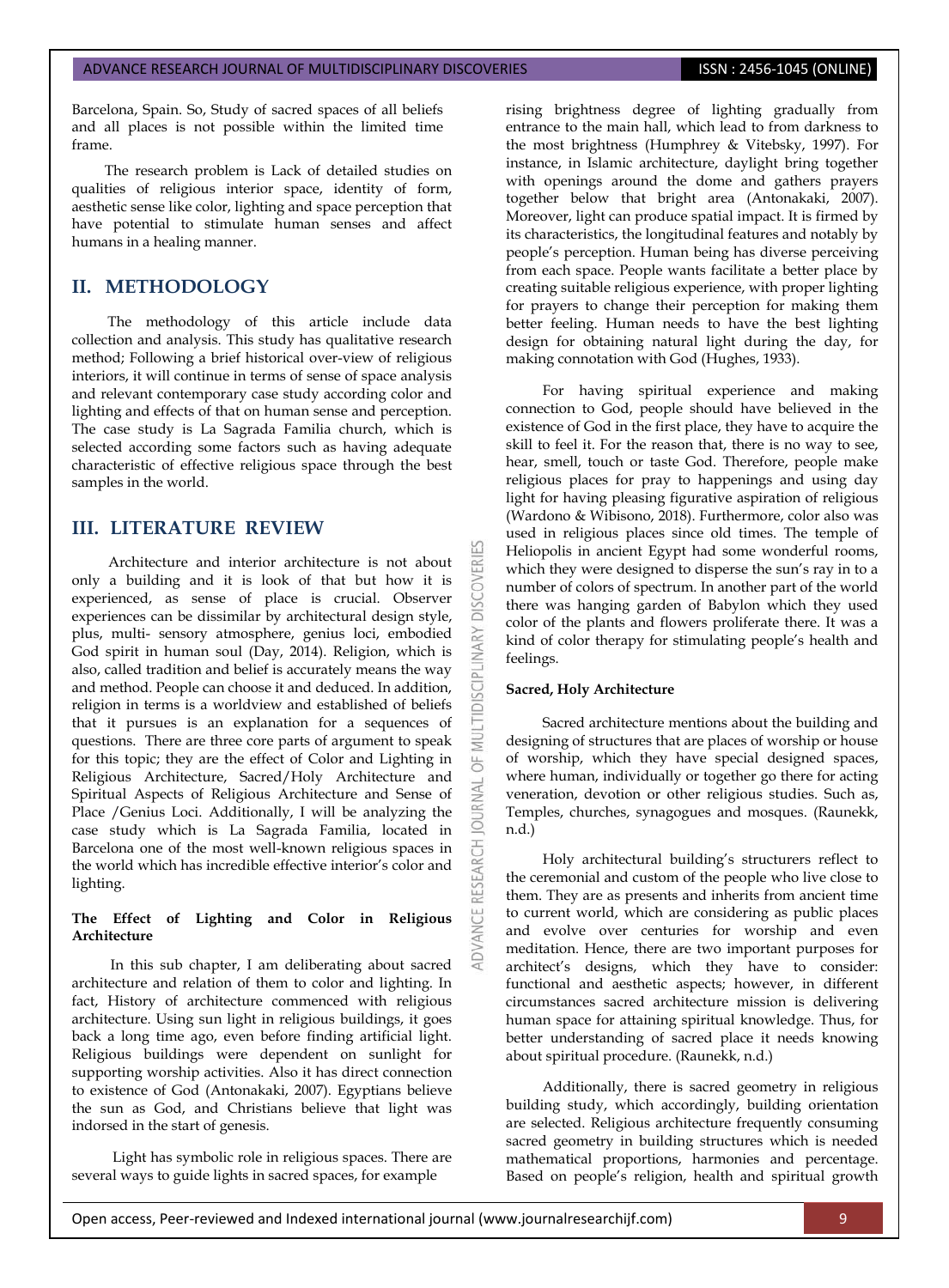building's orientation is chosen. For instance, in Islam, Mecca is in the direction of the east as a focal point orientation. In various Inherent American belief assemblies, each of the four directions has individual meanings that effect on people health and spiritual senses (Schweitzer, Frampton, & Gilpin, 2004). Spiritual architecture mentions to any building system that simplifies the consciousness. This achievement means inspiring yourself not only by refusing the problem, but also via countless stages and multiple forms indicating it in a matter.

#### **Sense of Place /Genius Loci**

In Roman religion, they believed that the world engaged by gods or with holy spirits. Genius loci is the Latin meaning of sense of the place (Jackson, 1994). Used, the Latin type of sense of place as genius loci, interpreted as "the genius of a place" which in old times means spirit of the place. There is a well connection between place and human being. The place should be identifiable and must have uniqueness for making the sense of place leading to place add-on. At all times creating sense of Place inspired by physical, historical, social, and cultural features.

Sense of place is assembled from common articulations of social experiences specific communications and implanted in intuitive and passionate attachments (Campelo, Aitken, Thyne, & Gnoth, 2014) According (Tuan, 1975) which he emphasizes that a sense of place is attained by an experience in a specific place, made by our senses. (Relph, 1976) Explained it in other word, which sense of place is environmental human interaction which made of experiences, whit two concept of visualization and time. Consequently, sense of place considers as the genius loci and the atmosphere of place like sharing sense of the spirit of the place (Campelo, Aitken, Thyne, & Gnoth, 2014).

Aesthetic has very important role in satisfactory feelings of observer or prayers, when they are staying in religious buildings.it has direct connection to human spirit and pleasure. Reaching to an aesthetic space depends on architects and interior architect's realizing human senses and feeling of them about beauty and their perception of the space. Being aesthetic often depends on users of the building and their definition about beauty (Mahmoud, 2017). Designer should know about quality of aesthetic and concept of beauty, which is separated from time, place and goal. It should be universal understanding, beyond horizons of only some part of the world's people. It should represent all human senses (Cheung, 1997).

Interior architects using the factors which has impact on forming aesthetic such as color, lighting, texture and form. These factors produce design and combination of them together has direct effect on human perception. The effect of color considered with maximum influence of the place elements that has connection with psychological feeling. For reaching to emotional response light can be useful. We are as interior architects can create several emotions from illumination stages of lighting, for example activity, restfulness, make sense of place cool and warm.

Architects and interior architects should consider psychological factors, which have relation to aesthetic. Such as, making expressive meaningful forms make best use of natural lighting in compare with artificial lighting. Adjusting the illumination level for special jobs, knowing the psychology effect of colors to implement design in the best and effective way, using suitable colors, lighting and geometry according to users feeling and senses (Mahmoud, 2017).

## **IV. A CASE STUDY**

**DISCOVERI** 

LTIDISCIPLI

5

**OURNAL** 

#### **Analyzing La Sagrada Familia According Color And Lighting**

Antoni Gaudi's the most archetypal architecture is Sagrada Familia. This modern building encompasses spectacular colorful stained-glass windows. He started from 1882 and it is not finished yet. The construction will continue with Jordi Faulí, he announced that the building would be complete in 2026 (Montes & Mafi, 2017). Constructing Sagrada Familia commenced according to the customs of Gothic and Byzantine cathedrals. Whit this aesthetic masterpiece building, Gaudi's purpose was to influence Christian's belief.

Gaudi with his own architecture style found a cooperation among Christian emblem, drawings and form and geometries by modern structure, stimulated by nature, light and color (Centredocumentacio, 2018). Antoni Gaudi became an international character of modern architecture whose observer of nature and phenomenal architect and man of belief. His buildings structures are result of just his own uniqueness and exceptional methodology (Centredocumentacio, 2018).

**Figure1:** Sagrada Familia columns, which inspired by wooden forest's trees. (Centredocumentacio, 2018)



The Sagrada Familia means interconnected form and eloquence of building from side to side. Likewise, is an international midpoint for spirituality that is brilliant scenery, welcoming people of all circumstances and beliefs to share the sense of place based on love, harmony, decent, generosity and peacetime. There are several architectural components built in the church, with hierarchy structured and according symbols of Christians (Figure1).

There are eighteen astonishing towers with special meaning which is offering the sense of place. Such as tower of Jesus Christ, Gospels towers, tower above the ape that crowned by a star represent virgin Mary; and twelve other towers show twelve Apostle. Gaudi accomplished to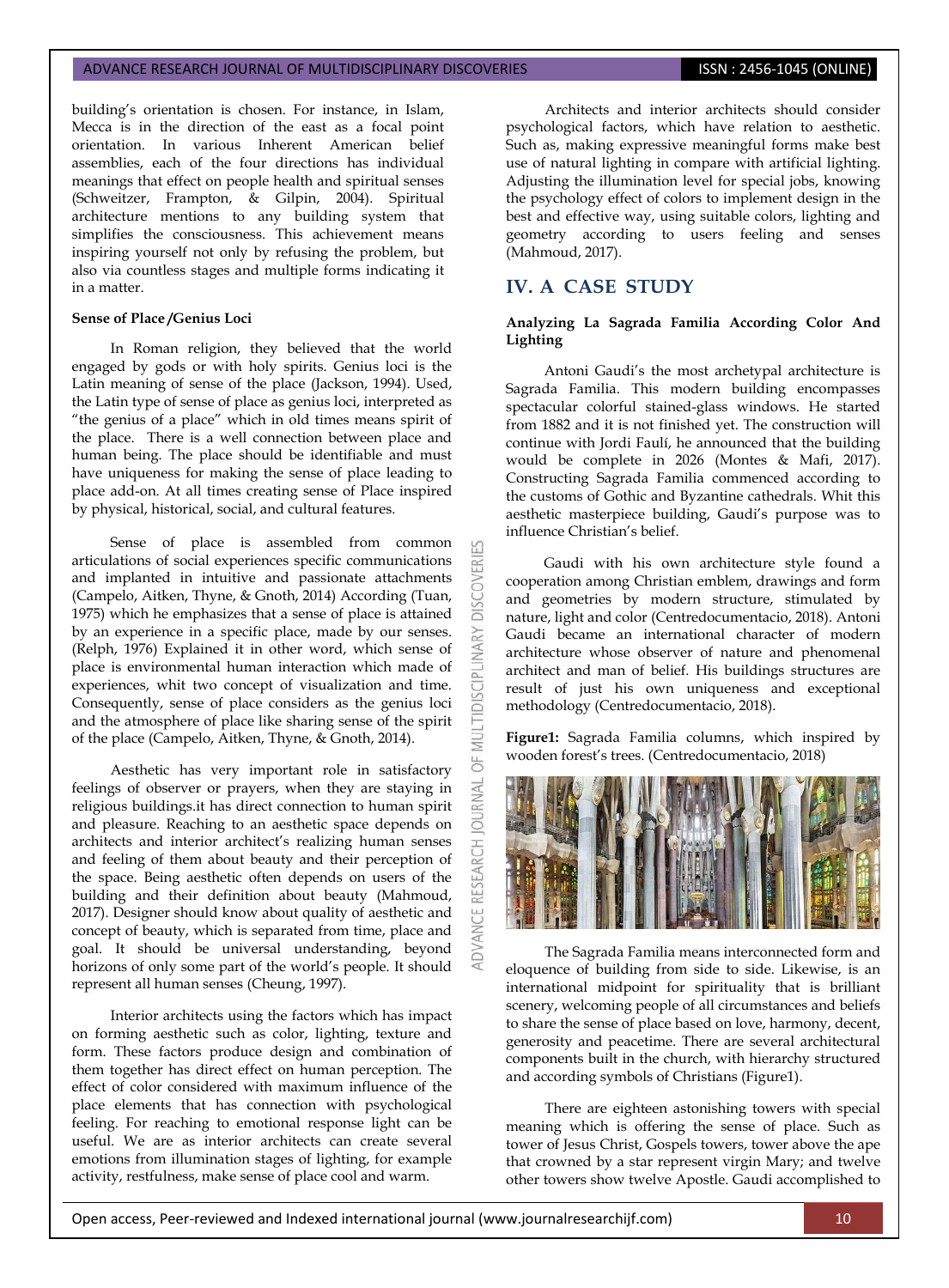making vertical pyramid design for symbolizing building towards God. In each façade when sun moves from east to west in sky the emphasis of the light quality, turn more and more in generosity, harmony and drama (Centredocumentacio, 2018).

He created pleasant interior lighting and put emphasis on the flexibility of that, but above all, he made a favorable place of meditation. Gaudi's concept echoed by branching columns. They have not only structural function but also they are actual aesthetic and eye-catching elements. He wanted to represent wooden temple's interior design which is totally inviting for prayers and observers; it is also appropriate for Christian celebration's ceremony (Figure1).

With using green and golden glass based on hyperboloids, and colorful tiles, he redirected natural light to the interior. All of these stained glasses are implanted for having appropriate atmosphere for meditation and praying.

**Figure 2:** Gaudi used skylights among the columns, for bringing light into the building. Photo: TimBray Commons (Giuffo, 2011)

![](_page_3_Picture_6.jpeg)

Gaudi with innovative concept of forest, displayed trees branching out and visual support of astounding leaves which exposed them as vaults. Each tree spirits support each other. If one of the forest tree falls the other does not breakdown. Gaudi used skylights among the columns, for bringing light into the building (Figure 2).

He used lighting with the best way to allowance and demonstration his imperial and effective architecture. Directing sun light on the highpoints of the towers and through colorful windows. Every day rising sun, lights up the symbols of holy saints which displays they are happy Jesus's birth.

Interchange of light and shadow on the main entrance's façade made by the sun shading, increasing the attraction. Receiving mid-day sun which is shine spreading on the sixteen porch's lanterns and it finally lights up the main entrance of cathedral (Figure 3).

**Figure 3:** Stained-glass windows directing sun light on the highpoints of the towers through colorful windows. Photo by Almay (Montes & Mafi, 2017)

![](_page_3_Picture_11.jpeg)

For Gaudi color was the appearance of life. People immediately have noticed vital existence of colors inside of the building, on the peaks and various crowning basics temple's tower and roof. Covered with colorful ceramics, stones and bricks. Color providing by construction material such as different kinds of colorful stones and tiles using in vaults. Along with several colorful symbolical structures, for instance the stained-glass windows and the cornices on the lights, placed in the wealth of the columns, besides beyond belief skylights in the vaults.

Gaudi moreover, invented trichrome system that is composition of four superimposed pieces of glass, three primary colors (red, yellow, blue) plus, one transparent piece as a seal. His purpose was give the sense of depth to the place's drawings and converted them to tree dimensions. His aim was making flat surfaces of colors and lighting to astonishing tree dimensional volume. He wanted to show the symphony of color with play and producing of color and lighting, according the sunset and sunrise. There is an outstanding phenomenon occurs. Lighting stream to the church windows they are prepared in warm colors such as yellow, red and orange, which is associates sunset warm colors. This gives the place sense of warm feeling same as fire which gives heat (Figure:4).

**Figure 4:** Each rose's windows projects its lights on to opposite vaults, it creates impressive three dimensioal reflection with colored light and stones (captivative light, 2018)

![](_page_3_Picture_15.jpeg)

OF MULTIDISCIPLINARY DISCOVERI

**JRNAL**  $\overline{0}$ 

**RESEARCH** 

ADVANCE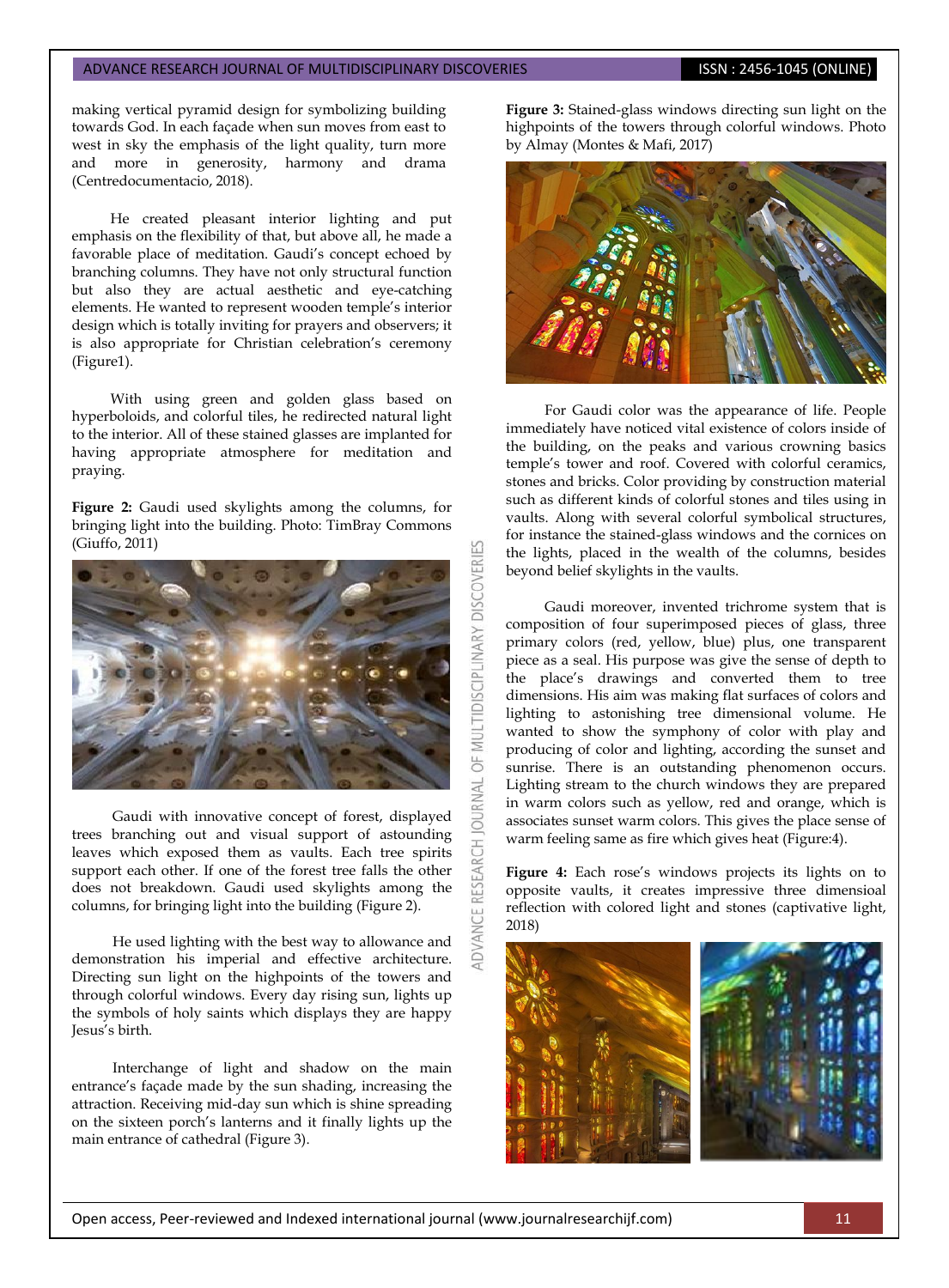Furthermore, another sense of place, which it gives at sunset each rose's windows projects its lights on to opposite vaults, it creates impressive reflection with colored light and stones. The wonder is lively and dynamic, then the reds are first estimated on the floor, gradually, they go up the columns, like fire flames, and last expanding while waiting for they reach the vaults, where they finish on the disposed vaults of the church choir. Even though it is about sixty meters extensive to reach to cold morning stained- glass windows on the opposite side with greens and blues glass. Which is displaying fascinating contrast of colors (Figure 4).

**Diagram1:** Positive and negative effects of sense of place of Sagrada Famili

![](_page_4_Figure_4.jpeg)

Finally according my personal perception of the building, when I was inside of Sagrada Fmilia for hours, I had many different feelings while I was there which I briefly explained and displayed in the table 1. I had many positive emotions along with negative ones. Whereas positive sense of place on me was much more than negative impacts. For instance, I had very peaceful feeling but a bit fear from the grandeur of the building which I guess it's made like this deliberately (Diagram:1). Additionally, each part of that specially colors and lighting was surprising and effective with dreamy powerful feeling but I felt myself very weak inside of building which it was looks like a Heaven or God's home!

### **V. FINDINGS AND CONCLUSION**

With studying the structure of Sagrada Familia in compare with other Gothic churches we can recognize extraordinary design style. For instance, he removed some facades elements like flying buttresses. Also windows of basilica which they make transcendent atmosphere and for reflection.

Most of the time, stained-glass windows placed at the highest part of gothic churches because of the supreme absorbing sunlight from outside.in down points, due to shadow of trees o buildings, there is less color filter. However, it is vice versa in Sagrada Familia.

In one hand, Gaudi procedure extreme contrast. The utmost translucent stained-glass windows are located in the peak, therefore, the light can come in and brighten the mosaics and golden vaults.

On the other hand, the artworks and scripts are in the lower windows, where it can be readable. He wanted to show the composition of color with play and generating of color and lighting, according the sunset and sunrise. There is an outstanding phenomenon happens, they stream to the church windows they are done in warm colors which is associates sunset warm colors. This gives the place sense of warm feeling same as fire which provides heat.

We have a chance to create religious architecture and interior architecture not only aesthetically attractive, but further prominently effect of space and sense of place on people's feeling and emotions is actually vital. This much effort and art works displays impressive effects on human's emotions. sense of place or genius loci and the atmosphere of place shares sense of the spirit of the place, which in this case study we observed one of the most impressive religious place's in the world.

The effective and successful religious architecture embraces people in an enjoyable and pleasant experiences. Furthermore, design for reaching happiness of interior architecture depends on how the designer inventions stability between the most dominant factors such as uniqueness, functionality and community interaction.

Moreover, having positive impact on human's sense. Eventually the success of religious interior architectural design with psychological perception tried by how the design fulfills values, needs, emotional sense and satisfactions of users. Finally, we reach to this point that impact of appropriate light, color and visual forms of religious buildings and its genius loci create positive distraction from people's real life difficulties and give them happiness and pleasure feeling.

### **VI. REFERENCES**

**DISCIPLI** 

**JOURNAL** 

**IDVANCE RESEARCH** 

- [1] **Antonakaki, T. (2007).** Lighting and Spatial Structure in Religious Architecture. Istanbul.
- [2] **Campelo, A., Aitken, R., Thyne, M., & Gnoth, J. (2014).** Sense of place: The importance for destination branding. *Journal of Travel Research, 53*(2), 154-166.
- [3] **Centredocumentacio. (2018, 12 26).** *Architecture*. Retrieved from the settlement of the settlement of the settlement of the settlement of the settlement of the set http://www.sagradafamilia.org/en/architecture /.
- [4] **Cheung, K. (1997).** *Omaha: US Army Corps of engineers* (1st ed.). Omaha.
- [5] **Day, C. (2014).** *Places of the Soul.* London: Routledge.